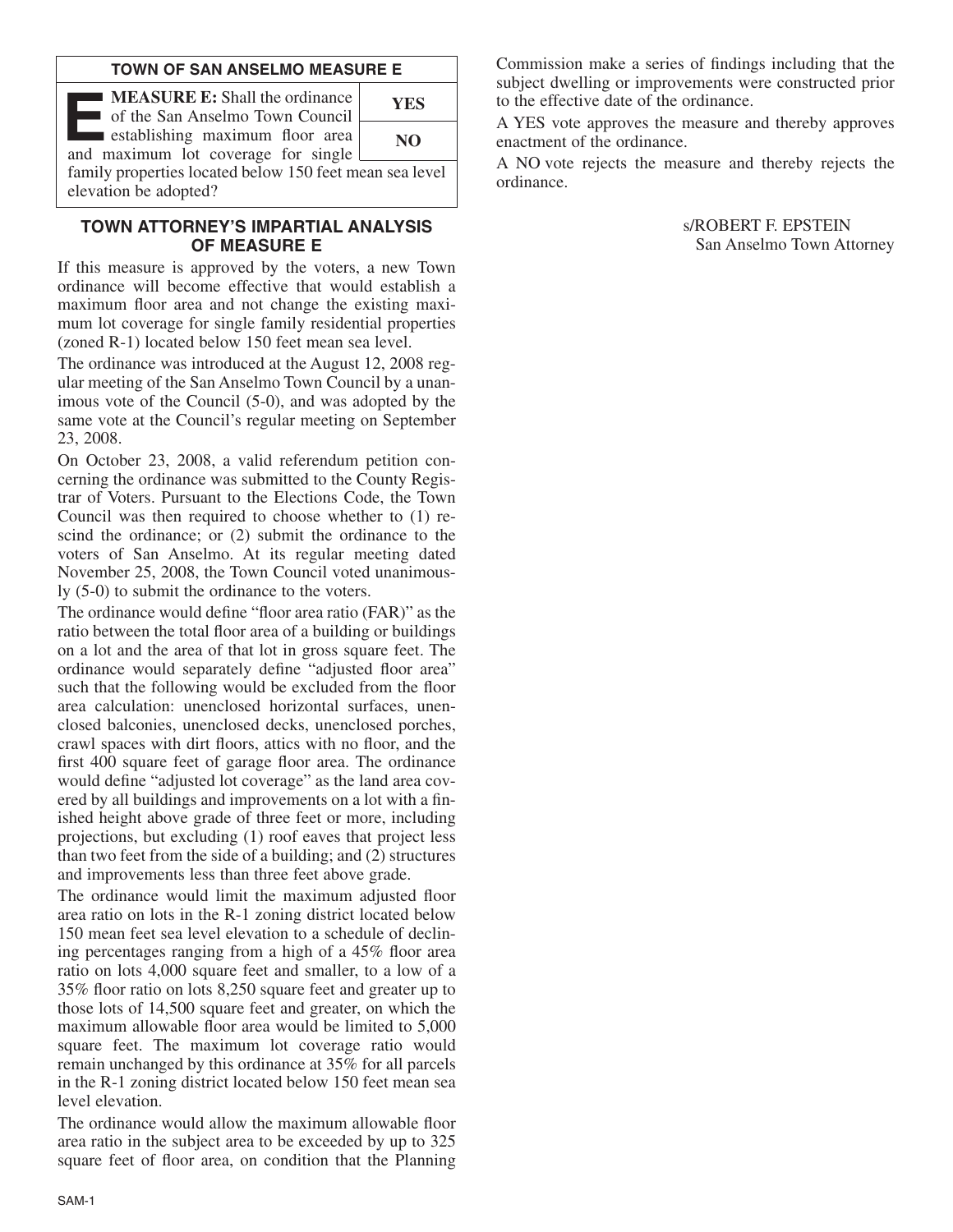## **FULL TEXT OF MEASURE E TOWN OF SAN ANSELMO ORDINANCE NO. 1066 AN ORDINANCE OF THE TOWN OF SAN ANSELMO REVISING CHAPTER 3 OF TITLE 10 OF THE TOWN OF SAN ANSELMO MUNICIPAL CODE, KNOWN AS THE ZONING ORDINANCE, SPECIFICALLY ADDING SECTION 10-3.412 AND TABLE 4F TO ESTABLISH MAXIMUM FLOOR AREA AND MAXIMUM LOT COVERAGE FOR SINGLE FAMILY RESIDENTIAL PROPERTIES LOCATED BELOW 150**' **MEAN SEA LEVEL ELEVATION.**

**WHEREAS,** in 2006 the Town Council appointed two Councilmembers to a subcommittee, which also included two Planning Commissioners appointed by the Planning Commission, to review the Zoning Ordinance regulations;

**WHEREAS,** the subcommittee members held several duly noticed public meetings, discussed various topics, took comments from the audience, and passed several motions recommending changes to the Code; the Town Council subsequently directed staff to schedule public hearings before the Planning Commission and the Town Council to discuss the subcommittee's recommendations;

**WHEREAS,** the Planning Commission held duly noticed public hearings on January 16, February 5, February 26, March 19, May 7, May 21, 2007, and June 5, 2007, and took comments from staff and the audience;

**WHEREAS,** at the duly noticed public hearing on June 5, 2007, the Planning Commission recommended to the Town Council approval of the Negative Declaration of Environmental Impact and amendments to the Zoning Ordinance;

**WHEREAS,** the Town Council held duly noticed public hearings concerning the Zoning Ordinance Amendments, and received comments from staff and the audience on July 10, 2007, July 24, 2007, October 9, 2007, October 23, 2007, November 13, 2007, November 27, 2007, December 11, 2007, February 2, 2008 (workshop), February 26, 2008, March 25, 2008 and April 22, 2008, when they took the following action: appointed a subcommittee to return to the Town Council with minor changes intended to reflect the majority opinion of people and minimize the split in the community;

**WHEREAS,** the subcommittee members held duly noticed public meetings on May 12, June 4, June 11, June 18 (which included a neighborhood walk), June 23, and June 25, 2008, took comments from the audience, and prepared a majority recommendation to the Town Council;

**WHEREAS,** the Town Council held a duly noticed public hearing on July 22, 2008 to receive the majority subcommittee report and were also provided with minority subcommittee reports, received comments from the audience and staff, and directed staff to return to the Town Council on August 12, 2008 with an ordinance for introduction and first reading and also to return with alternate language related to one exception for consideration;

**WHEREAS,** the Town Council held a duly noticed public hearing on August 12, 2008 to introduce the Ordinance; and

**WHEREAS,** at the duly noticed public hearing on September 23, 2008, the Town Council took the following action: approve the Negative Declaration of Environmental Impact and adopt the Ordinance as shown in Exhibit A.

# **ACCORDINGLY, the Town Council of the Town of San Anselmo HEREBY FINDS as follows:**

#### Environmental Determination

*That the project will not have a significant adverse impact on the environment.*

The zoning ordinance revisions will have no adverse impacts on land use, public services, population and housing, biological resources, utilities and service systems, geological problems, energy and mineral resources, cultural resources, air quality, or recreation, nor on transportation/ circulation, water, noise, and aesthetics. The revisions will further the purpose and intent of the Zoning Ordinance, which is to refine and define the Town's General Plan goals, objectives, and policies as related to the preservation, enhancement, and development of the Town.

#### **Ordinance**

*That the Ordinance is consistent with the General Plan.*

The Ordinance is consistent with the General Plan, specifically, the following General Plan policies:

Land Use Policy 11.1: New development, including rehabilitation and expansion projects, shall be of a scale, intensity, and design that integrate with the existing character of the surrounding neighborhood.

Housing Element Policy 1.2: Design that Fits into the Neighborhood Context. It is the Town's intent that neighborhood identity and sense of community will be enhanced by designing all new housing to have a sensitive transition of scale and compatibility in form to the surrounding area. New development in existing residential areas shall be of a scale and character complementary to that of the neighborhood in order to protect existing neighborhoods and prevent overbuilding of the property.

**THEREFORE, THE TOWN COUNCIL OF THE TOWN OF SAN ANSELMO DOES HEREBY OR-DAIN** that the Zoning Ordinance shall be amended per Exhibit A attached.

THE FOREGOING ORDINANCE was introduced at a regular meeting of the San Anselmo Town Council on the 12th day of August, 2008 and was adopted at a regular meeting on the 23rd day of September, 2008 by the following vote:

AYES: Breen, Freeman, Greene, House, Thornton NOES: None

ABSENT: None

ATTEST:

s/TED FREEMAN Mayor

s/BARBARA CHAMBERS Town Clerk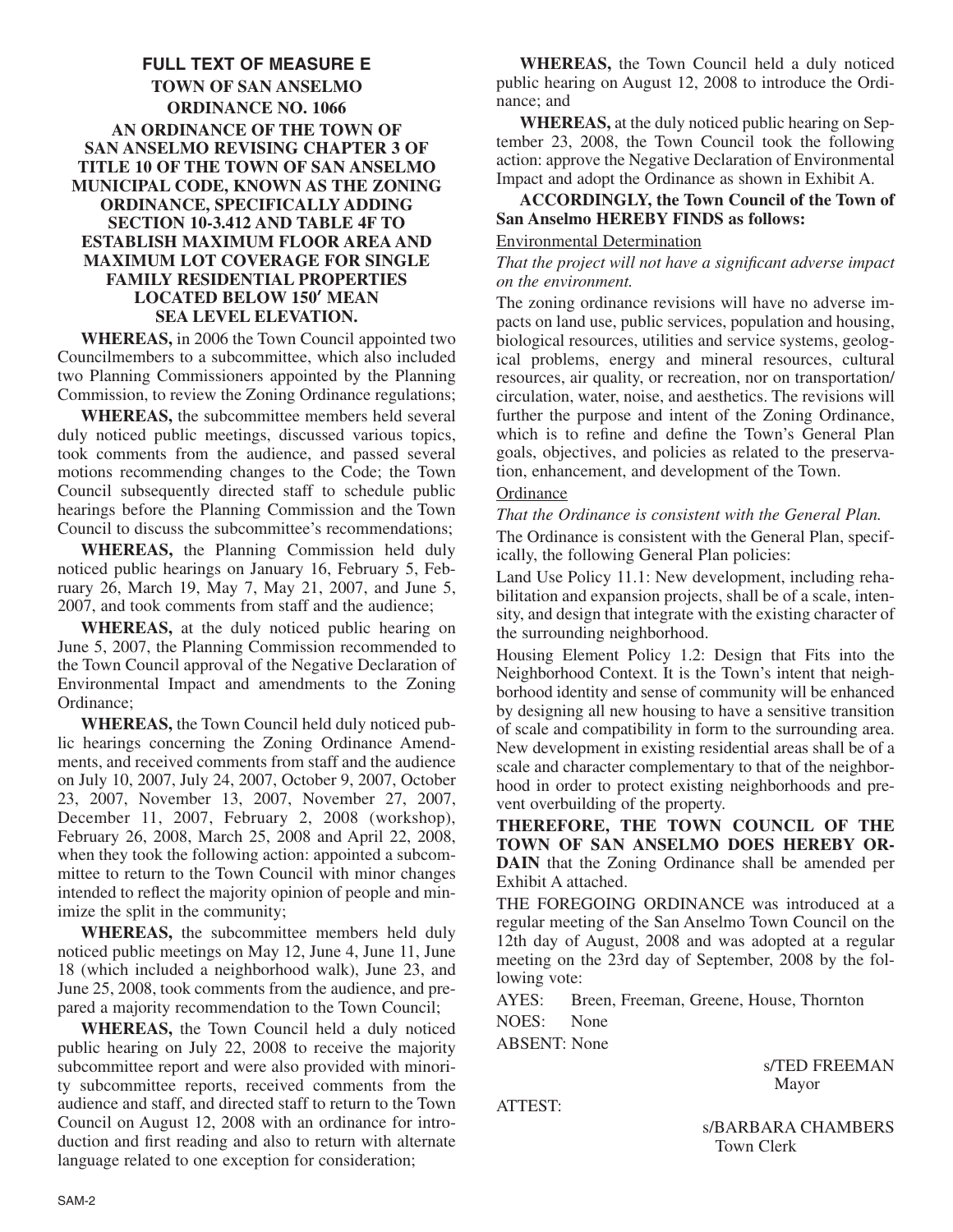# **EXHIBIT A**

# **Title 10 PLANNING AND ZONING**

## **Chapter 3 ZONING**

## **Article 4. Development Standards**

#### **10-3.412 Maximum Floor Area and Maximum Lot Coverage for Dwellings and Improvements on Single Family Residential Properties Located Below 150 Mean Sea Level Elevation.**

- a. **Introduction.** The "small town" feel and character of San Anselmo's neighborhoods are unique and important qualities to the Town. The existing scale of architecture, the open and tree-covered hills, winding creeks, and landscaped streets and yards contribute to this ambience and to the beauty of a community in which the man-made and natural environments coexist in harmony.
- b. **Intent**. This Section is intended to accomplish the following:
	- 1. Preserve the quality of life and small town character in the neighborhoods of San Anselmo by limiting the size of new or renovated dwellings and improvements. This size limitation shall be accomplished by establishing a ratio between floor area and lot size and a ratio between lot coverage and lot size. Additionally, this limitation will be accomplished through the establishment of an overall maximum limit on floor area of 5,000 square feet for any residential structure.
	- 2. Provide an additional tool to ensure that homes too big for the lot are neither approved nor built. To manifest such intent, projects should be designed, evaluated and approved based on their compatibility with the neighborhood in which such projects propose to be constructed by being appropriately sized, massed and scaled.
	- 3. Provide a standard that serves to protect property values through the preservation of neighborhood character.
- c. **Definitions**. For the purpose of this Section, the following definitions apply:
	- 1. **"Floor area ratio (FAR)"** means the ratio between the total floor area of a building or buildings located on a lot and the area of that lot in gross square feet.
	- 2. **"Total floor area"** means the sum of the gross horizontal areas of all floors of a building measured from the exterior framing of the outside walls.
	- 3. **"Adjusted Floor Area"** is the total floor area (as measured from the exterior framing of the outside wall), of any dwellings or improvements on a lot, including Basements, Attics with floors, Second Units and Accessory Buildings. The floor area of interior spaces with ceilings of more than fifteen (15) feet in height from floor to ceiling shall be double-counted in the calculation of Adjusted Floor Area. Adjusted Floor Area excludes the following:
- a. Unenclosed Horizontal Surfaces
- b. Unenclosed Balconies
- c. Unenclosed Decks
- d. Unenclosed Porches
- e. Crawl Spaces with Dirt Floors
- f. Attics with no Floor
- g. The first 400 square feet of Garage Floor Area
- 4. **"Adjusted Lot Coverage"** is the land area covered by all buildings and improvements on a lot with a finished height above grade of three  $(3')$ or more, including all projections. Adjusted Lot Coverage excludes the following:
	- a. Roof eaves which project less than two (2') from the face of a building; and
	- b. Structures and improvements less than three (3') feet above grade.
- 5. **"Attic"** means an open space at the top of a dwelling situated wholly or partly within the roof.
- 6. **"Basement"** means an enclosed space, finished or unfinished, partly or wholly below natural grade, having more than one-half (1/2) its height, as measured from its floor, whether finished or unfinished, to its ceiling, whether finished or unfinished, below the adjoining natural grade.
- 7. **"Crawl Space"** means a shallow, unfinished space, located below the living quarters of a basement-less house and enclosed by the foundation walls, where it is not possible for an adult to stand.
- 8. **"Unenclosed"** means a space with or without a permanent roof that is not enclosed by walls, windows or doors on at least two sides. Insect screening would not constitute enclosure.

## d. **Maximum Adjusted Floor Area and Maximum Adjusted Lot Coverage**

1. The maximum Adjusted Floor Area and maximum Adjusted Lot Coverage, of structures and improvements combined, on lots in the R-1 zoning district located below 150 foot mean sea level elevation shall be as indicated in Table 4F. Additionally, all structures and/or improvements shall be required to comply with the applicable design review findings in Article 15 of Chapter 3 of Title 10 of the San Anselmo Municipal Code.

## e. **Maximum Adjusted Floor Area Exception**

- 1. The maximum Adjusted Floor Area may be exceeded on a lot by up to 325 square feet subject to the Planning Commission finding that the subject dwelling and/or improvements:
	- a. Were built prior to the effective date of this Section;
	- b. Will not exceed an Adjusted Floor Area of 5,000 square feet;
	- c. Are functionally and aesthetically compatible with the existing improvements and the natural elements in the surrounding area.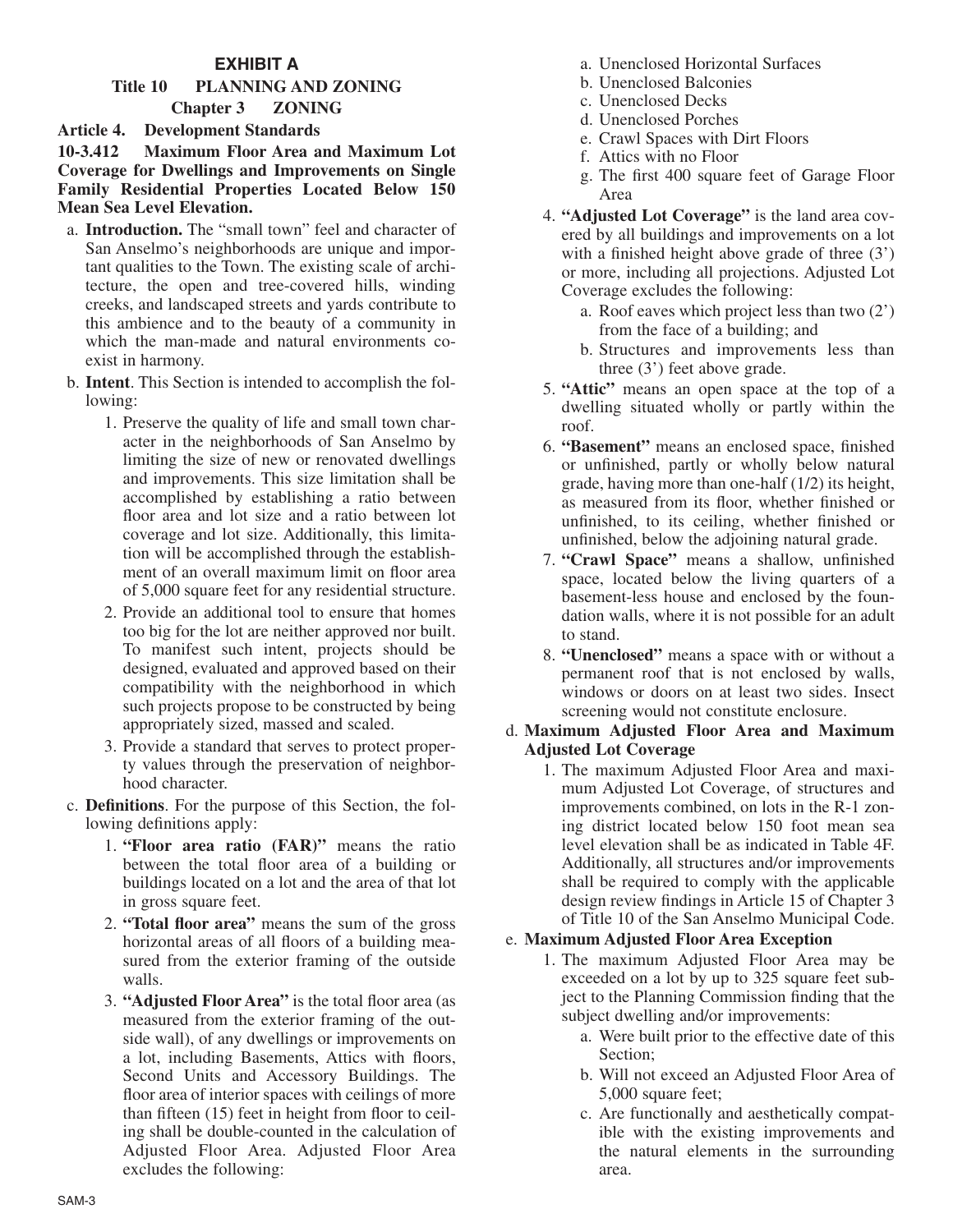- d. Provide for protection against noise, odors, and other factors which may make the environment less desirable;
- e. Will not tend to cause the surrounding area to depreciate materially in appearance or value or otherwise discourage occupancy, investment, or orderly development;
- f. Will not create unnecessary traffic hazards due to congestion, distraction of motorists, or other factors;
- g. Will provide for satisfactory access by emergency vehicles and personnel;
- h. Will not adversely affect health or safety or endanger property located in the neighboring area;
- i. Will not unreasonably impair access to light and air of structures on neighboring properties;
- j. Will not unreasonably affect the privacy of neighboring properties;
- k. Are of a scale, intensity, and design that integrates with the existing character of the surrounding neighborhood; and
- l. Employ mass-reducing techniques such that the additional square footage over the maximum Adjusted Floor Area is reasonably mitigated and does not result in overbuilding of the lot.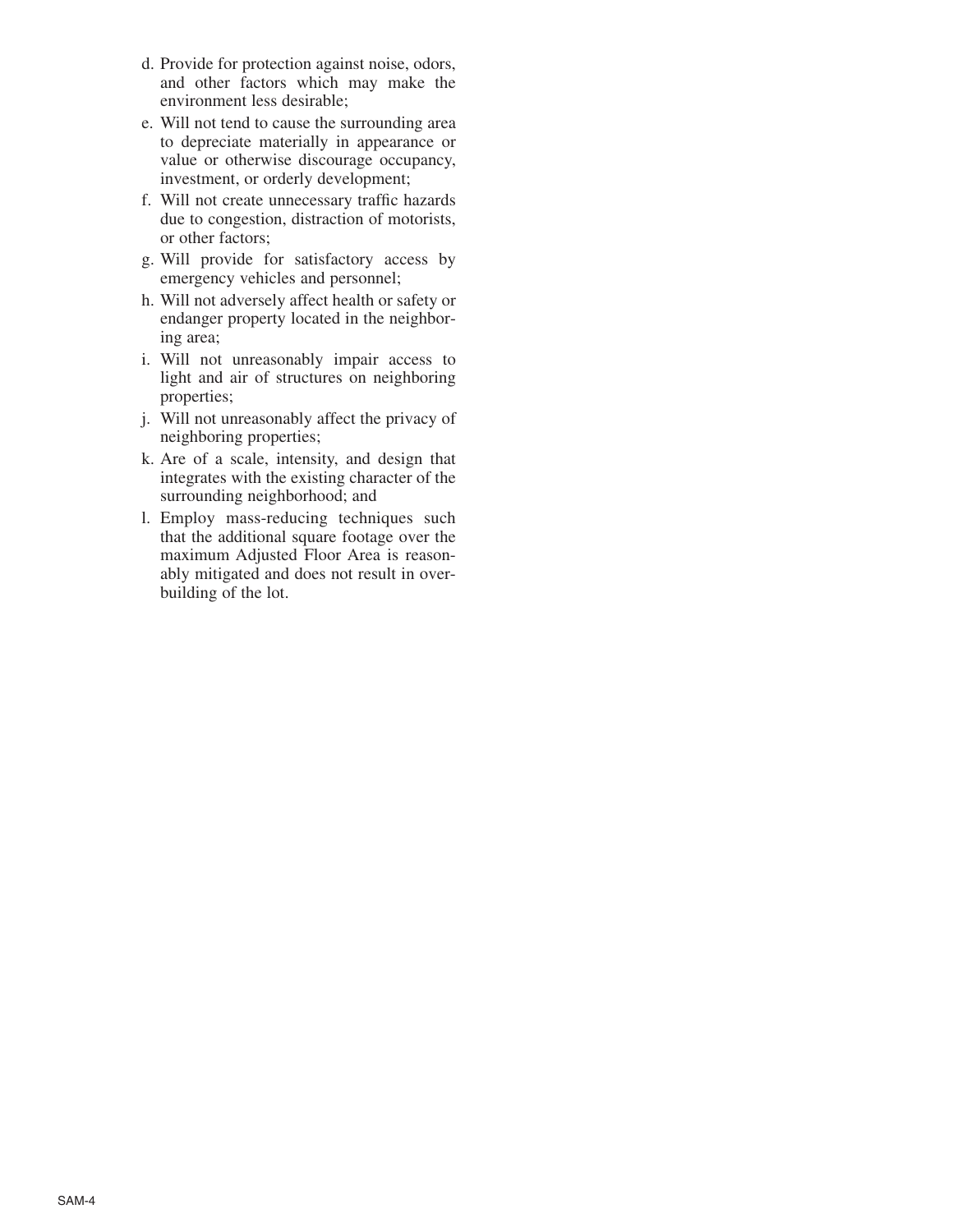#### **Table of Maximum Sizes of Dwellings on Single Family Residential Properties Located Below 150 Mean Sea Level Elevation**

**Table 4F**

|                 |                  |              | 325 sf<br>Additional<br>Floor Area<br>for Dwellings<br>that Exist | <b>Maximum</b>  |                 |
|-----------------|------------------|--------------|-------------------------------------------------------------------|-----------------|-----------------|
| <b>Lot Size</b> | Sliding<br>Scale | Adjusted     | Prior to<br><b>Ordinance</b>                                      | Lot<br>Coverage | Adjusted<br>Lot |
| (SqFt)          | 45% to 35%       | Floor Area   | <b>Adoption (1)</b>                                               | Ratio           | Coverage        |
| < 2250          | 0.45             |              | $325+$                                                            | 0.35            |                 |
| 2250            | 0.45             | 1013         | 1338                                                              | 0.35            | 788             |
| 2500            | 0.45             | 1125         | 1450                                                              | 0.35            | 875             |
| 2750            | 0.45             | 1238         | 1563                                                              | 0.35            | 963             |
| 3000            | 0.45             | 1350         | 1675                                                              | 0.35            | 1050            |
| 3250            | 0.45             | 1463         | 1788                                                              | 0.35            | 1138            |
| 3500            | 0.45             | 1575         | 1900                                                              | 0.35            | 1225            |
| 3750            | 0.45             | 1688         | 2013                                                              | 0.35            | 1313            |
| 4000            | 0.45             | 1800         | 2125                                                              | 0.35            | 1400            |
| 4250            | 0.42             | 1800         | 2125                                                              | 0.35            | 1488            |
| 4500            | 0.40             | 1800         | 2125                                                              | 0.35            | 1575            |
| 4750            | 0.40             | 1900         | 2225                                                              | 0.35            | 1663            |
| 5000<br>5250    | 0.40<br>0.40     | 2000<br>2100 | 2325<br>2425                                                      | 0.35<br>0.35    | 1750<br>1838    |
| 5500            | 0.40             | 2200         | 2525                                                              | 0.35            | 1925            |
| 5750            | 0.40             | 2300         | 2625                                                              | 0.35            | 2013            |
| 6000            | 0.40             | 2400         | 2725                                                              | 0.35            | 2100            |
| 6250            | 0.40             | 2500         | 2825                                                              | 0.35            | 2188            |
| 6500            | 0.40             | 2600         | 2925                                                              | 0.35            | 2275            |
| 6750            | 0.40             | 2700         | 3025                                                              | 0.35            | 2363            |
| 7000            | 0.40             | 2800         | 3125                                                              | 0.35            | 2450            |
| 7250            | 0.39             | 2828         | 3153                                                              | 0.35            | 2538            |
| 7500            | 0.38             | 2850         | 3175                                                              | 0.35            | 2625            |
| 7750            | 0.37             | 2868         | 3193                                                              | 0.35            | 2713            |
| 8000            | 0.36             | 2880         | 3205                                                              | 0.35            | 2800            |
| 8250            | 0.35             | 2888         | 3213                                                              | 0.35            | 2888            |
| 8500            | 0.35             | 2975         | 3300                                                              | 0.35            | 2975            |
| 8750            | 0.35             | 3063         | 3388                                                              | 0.35            | 3063            |
| 9000            | 0.35             | 3150         | 3475                                                              | 0.35            | 3150            |
| 9250            | 0.35             | 3238         | 3563                                                              | 0.35            | 3238            |
| 9500            | 0.35             | 3325         | 3650                                                              | 0.35            | 3325            |
| 9750            | 0.35             | 3413         | 3738                                                              | 0.35            | 3413            |
| 10000           | 0.35             | 3500         | 3825                                                              | 0.35            | 3500            |
| 10250           | 0.35             | 3588         | 3913                                                              | 0.35            | 3588            |
| 10500           | 0.35             | 3675         | 4000                                                              | 0.35            | 3675            |
| 10750           | 0.35             | 3763         | 4088                                                              | 0.35            | 3763            |
| 11000           | 0.35             | 3850         | 4175                                                              | 0.35            | 3850            |
| 11250           | 0.35             | 3938         | 4263                                                              | 0.35            | 3938            |
| 11500<br>11750  | 0.35<br>0.35     | 4025<br>4113 | 4350<br>4438                                                      | 0.35<br>0.35    | 4025<br>4113    |
| 12000           | 0.35             | 4200         | 4525                                                              | 0.35            | 4200            |
| 12250           | 0.35             | 4288         | 4613                                                              | 0.35            | 4288            |
| 12500           | 0.35             | 4375         | 4700                                                              | 0.35            | 4375            |
| 12750           | 0.35             | 4463         | 4788                                                              | 0.35            | 4463            |
| 13000           | 0.35             | 4550         | 4875                                                              | 0.35            | 4550            |
| 13250           | 0.35             | 4638         | 4963                                                              | 0.35            | 4638            |
| 13500           | 0.35             | 4725         | Maximum: 5000 sf                                                  | 0.35            | 4725            |
| 13750           | 0.35             | 4813         | 5000                                                              | 0.35            | 4813            |
| 14000           | 0.35             | 4900         | 5000                                                              | 0.35            | 4900            |
| 14250           | 0.35             | 4988         | 5000                                                              | 0.35            | 4988            |

| <b>Lot Size</b><br>(SqFt) | Sliding<br><b>Scale</b><br>45% to 35% | Adiusted<br><b>Floor Area</b> | 325 sf<br>Additional<br><b>Floor Area</b><br>for Dwellings<br>that Exist<br>Prior to<br>Ordinance<br><b>Adoption (1)</b> | <b>Maximum</b><br>Lot<br>Coverage<br><b>Ratio</b> | <b>Adjusted</b><br>Lot<br><b>Coverage</b> |
|---------------------------|---------------------------------------|-------------------------------|--------------------------------------------------------------------------------------------------------------------------|---------------------------------------------------|-------------------------------------------|
| 14500                     | Maximum: 5000 sf                      | 5000                          | 5000                                                                                                                     | 0.35                                              | 5075                                      |
| 14750                     |                                       | 5000                          | 5000                                                                                                                     | 0.35                                              | 5163                                      |
| 15000                     |                                       | 5000                          | 5000                                                                                                                     | 0.35                                              | 5250                                      |
| 15250                     |                                       | 5000                          | 5000                                                                                                                     | 0.35                                              | 5238                                      |
| 15500                     |                                       | 5000                          | 5000                                                                                                                     | 0.35                                              | 5425                                      |
| 15750                     |                                       | 5000                          | 5000                                                                                                                     | 0.35                                              | 5513                                      |
| 16000                     |                                       | 5000                          | 5000                                                                                                                     | 0.35                                              | 5600                                      |
| 16250                     |                                       | 5000                          | 5000                                                                                                                     | 0.35                                              | 5688                                      |
| 16500                     |                                       | 5000                          | 5000                                                                                                                     | 0.35                                              | 5775                                      |
| 16750                     |                                       | 5000                          | 5000                                                                                                                     | 0.35                                              | 5863                                      |
| 17000                     |                                       | 5000                          | 5000                                                                                                                     | 0.35                                              | 5950                                      |
| 17250                     |                                       | 5000                          | 5000                                                                                                                     | 0.35                                              | 6038                                      |
| 17500                     |                                       | 5000                          | 5000                                                                                                                     | 0.35                                              | 6125                                      |
| 18000                     |                                       | 5000                          | 5000                                                                                                                     | 0.35                                              | 6300                                      |
| 18250                     |                                       | 5000                          | 5000                                                                                                                     | 0.35                                              | 6388                                      |
| 18500                     |                                       | 5000                          | 5000                                                                                                                     | 0.35                                              | 6475                                      |
| 18750                     |                                       | 5000                          | 5000                                                                                                                     | 0.35                                              | 6563                                      |
| 19000                     |                                       | 5000                          | 5000                                                                                                                     | 0.35                                              | 6650                                      |
| $19001 +$                 |                                       | 5000                          | 5000                                                                                                                     | 0.35                                              |                                           |

Note:

1) Subject to Findings per Sec. 10-3.412(e)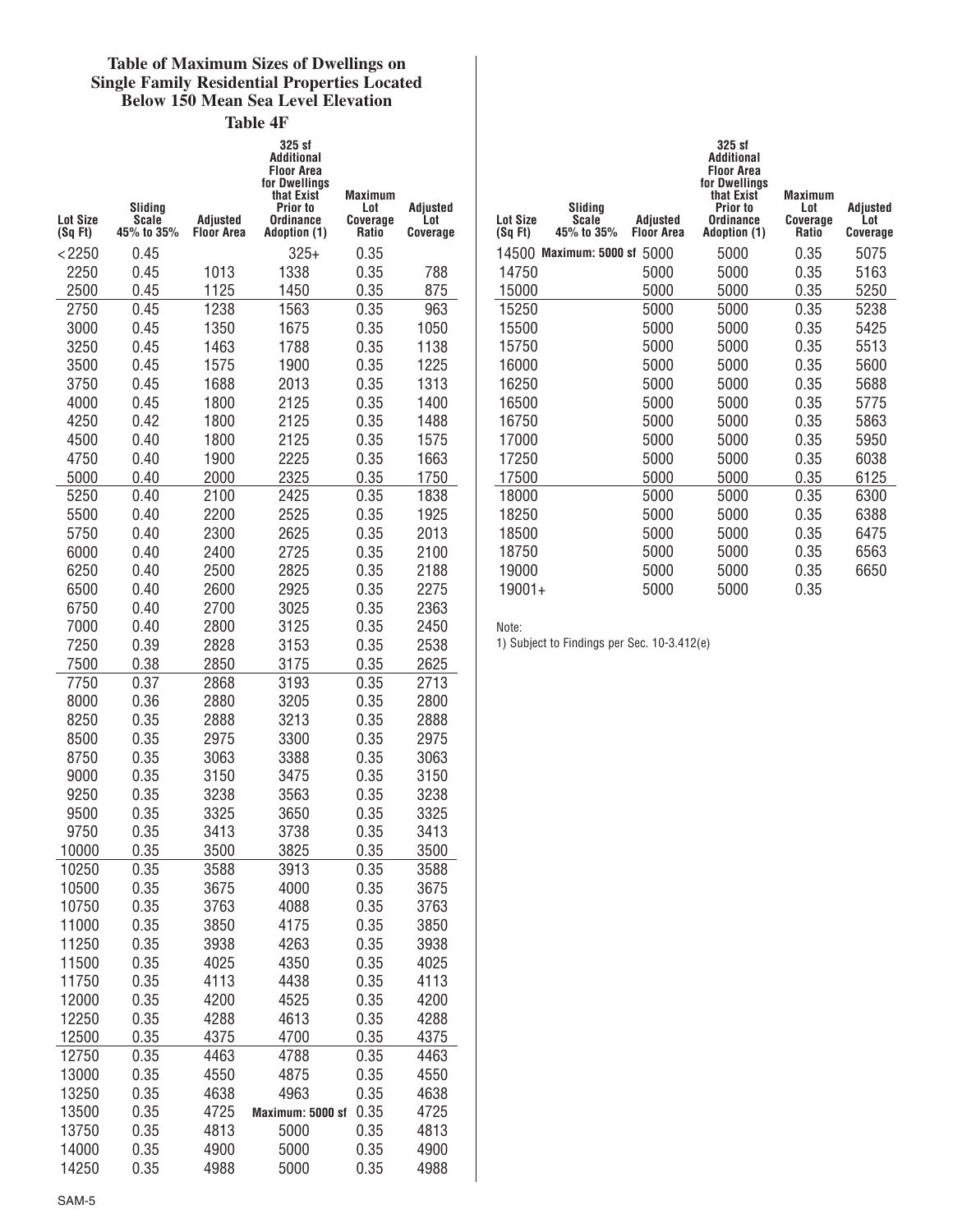#### **ELECTION ON REFERENDUM FOR FLOOR AREA RATIO (FAR) ORDINANCE**

This ordinance is an attempt to preserve the character of San Anselmo neighborhoods. The Town held more than 30 public hearings over 2.5 years in response to residents' concerns about the spread of "monster homes" or McMansions in the flatlands that often result in reduced green space, privacy, light and views for adjacent neighbors.

A vast majority of attendees favors this legislation. In 2008 our Town Council voted unanimously to adopt the floor area ratio (FAR) ordinance. FAR rules have successfully governed San Anselmo hillside homes since the 1990's. This ordinance does not prohibit additions to existing homes and in fact will allow larger additions than allowed in any other town in Marin County excluding Novato.

FAR is not controversial legislation. It is a commonly used tool that helps towns around the country control their growth and manage the size of structures by specifying how large a building can be in relation to its lot size. Every other town in Marin is already protected by a FAR ordinance. Only the San Anselmo flatland neighborhoods are still vulnerable to the over-building that pits neighbor against neighbor and allows developers to build houses too large for their lots – changing the feel and look of neighborhoods forever.

If you like the current character of San Anselmo neighborhoods, then you should vote "Yes" on this measure.

s/JONATHAN BRAUN s/CYNTHIA BARROWS s/CARLA OVERBERGER s/MARTY ZWICK **Architect** s/GARY MILLAR Architect

# **REBUTTAL TO ARGUMENT IN FAVOR OF MEASURE E**

The proposed FAR legislation has grave consequences to the average San Anselmo home. Should this FAR pass, the Town will consider more than 1,000 existing homes to be too large to add even a single square foot. The character of San Anselmo neighborhoods are already well preserved by the Planning Code that currently exists (lot coverage, Design Review, etc). The proposed FAR legislation is redundant and heavy handed.

Reasonable FAR guidelines can have a positive effect on a community. But the proposed FAR legislation on this ballot is flawed. This proposed FAR would be the only FAR in Marin County that includes attics and crawl spaces towards the square footage of a home. We believe that only habitable space should be counted against the total square footage of a home - NOT attic storage, NOT underfloor crawl space and NOT vaulted ceiling air space.

The public hearings that were held regarding the proposed FAR were discussed among relatively few residents. The vast majority of San Anselmo residents did not attend any meetings whatsoever and were unaware of any discussions regarding remodeling and home expansion. However, when educated about the negative effects of the proposed FAR, more than 1,100 San Anselmo citizens signed a petition to address the FAR on this ballot.

A "No" vote on this measure will protect the rights of property owners to reasonably improve their homes.

VOTE "NO" ON MEASURE E. s/PAUL CHIGNELL s/JENNIFER ASSELSTINE s/JAMES JOSEPHS s/SHARON B. LUCE